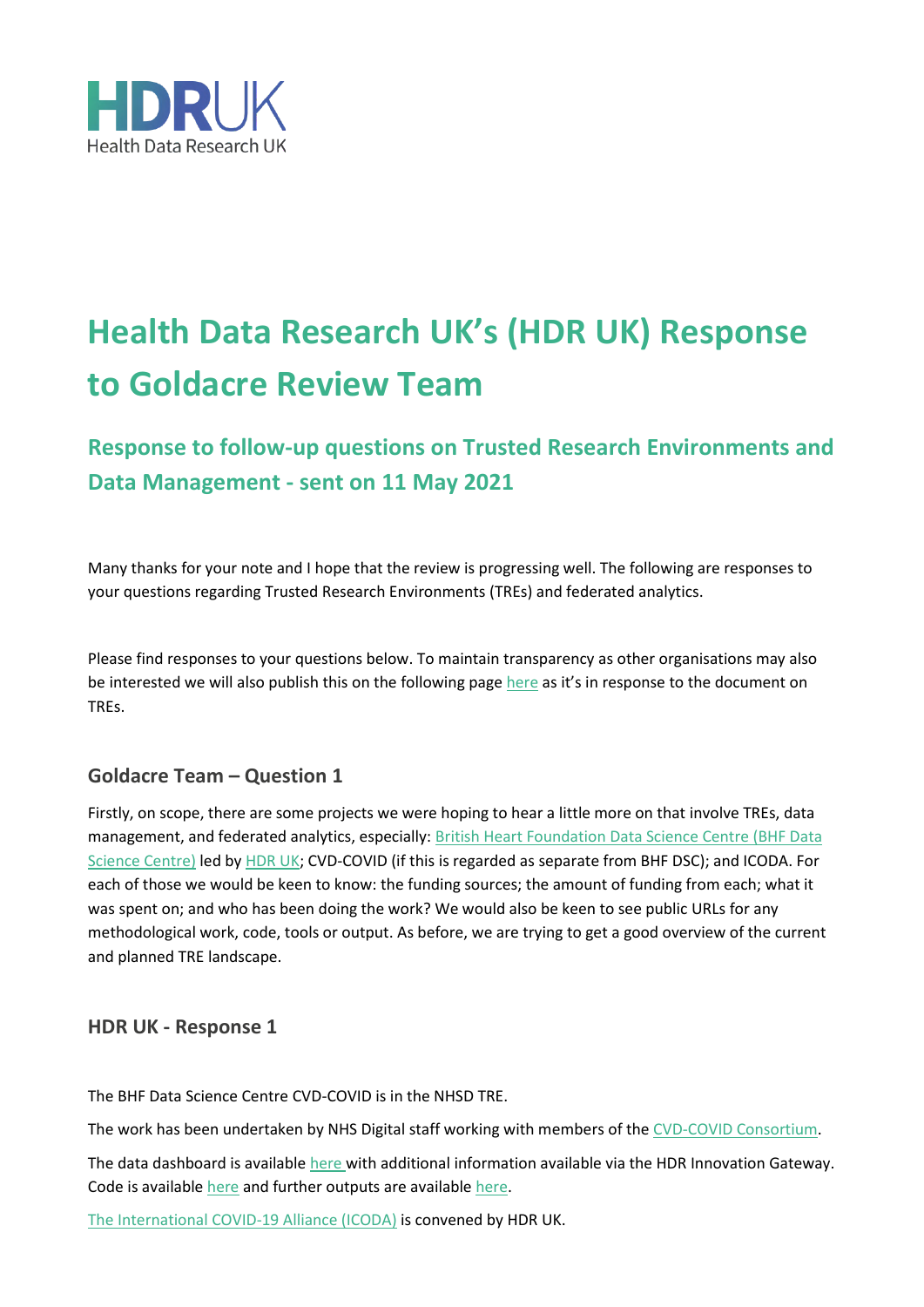

It is supported by a grant from the COVID-19 Therapeutics Accelerator, a large-scale initiative initiated by the Bill & Melinda Gates Foundation, Wellcome, Mastercard with additional support from Minderoo Foundation, and other donors to speed the development of and access to therapies for COVID-19.  Other funders to the ICODA include Microsoft, through its AI for Health program. 

The ICODA ["Workbench"](https://portal.covid-19.aridhia.io/) has been separately commissioned by the Funders.  It is provided by Aridhia Informatics and allows researchers to discover, access and analyse global multi-dimensional datasets while respecting confidentiality and privacy.

The Workbench brings together a combination of tools and processes and can connect to multiple regional or national data infrastructures used by ICODA members. 

There are a [range of partners,](https://icoda-research.org/partners/all-partners/) including UK TRE providers such as SAIL Databank, UK Secure eResearch Platform and Genomics England.

HDR UK has no involvement with funding of the ICODA TRE.

## **Goldacre Team - Question 2**

Under NCS D&C is listed "1,204 COVID pre-prints using health data and 131 published papers". This is a small issue but it's not clear to us if these were using D&C resources, or selected by some other route?

## **HDR UK - Response 2**

This includes the 330 research projects in the national data infrastructure and the additional health data research outputs identified by the [HDR UK Paper/Preprint scraping code.](https://github.com/HDRUK/papers) The details are reported through the SAGE reports, latest [here.](https://www.hdruk.ac.uk/wp-content/uploads/2021/04/2021-04-27-Health-Data-Research-UK-SAGE-report.pdf) Papers are also exported into the HDR Innovation Gateway periodically [here](https://web.www.healthdatagateway.org/search?search=&tab=Papers) and into [Zotero](https://www.zotero.org/groups/2629395/hdruk/library) to help researchers re-cite them in future papers/preprints.

## **Goldacre Team - Question 3**

On page 4, as part of D&C work TREs were asked to "develop technical standards and components to enable advanced analytics across TREs (federation capabilities)". Could you tell us a little about what this was, and where we can best see the work? 

#### **HDR UK - Response 3**

TRE Technical capabilities alignment survey is [here](https://github.com/HDRUK/TRE-Survey) and the TRE collections is [here.](https://www.healthdatagateway.org/collectioncategories/trusted-research-environment)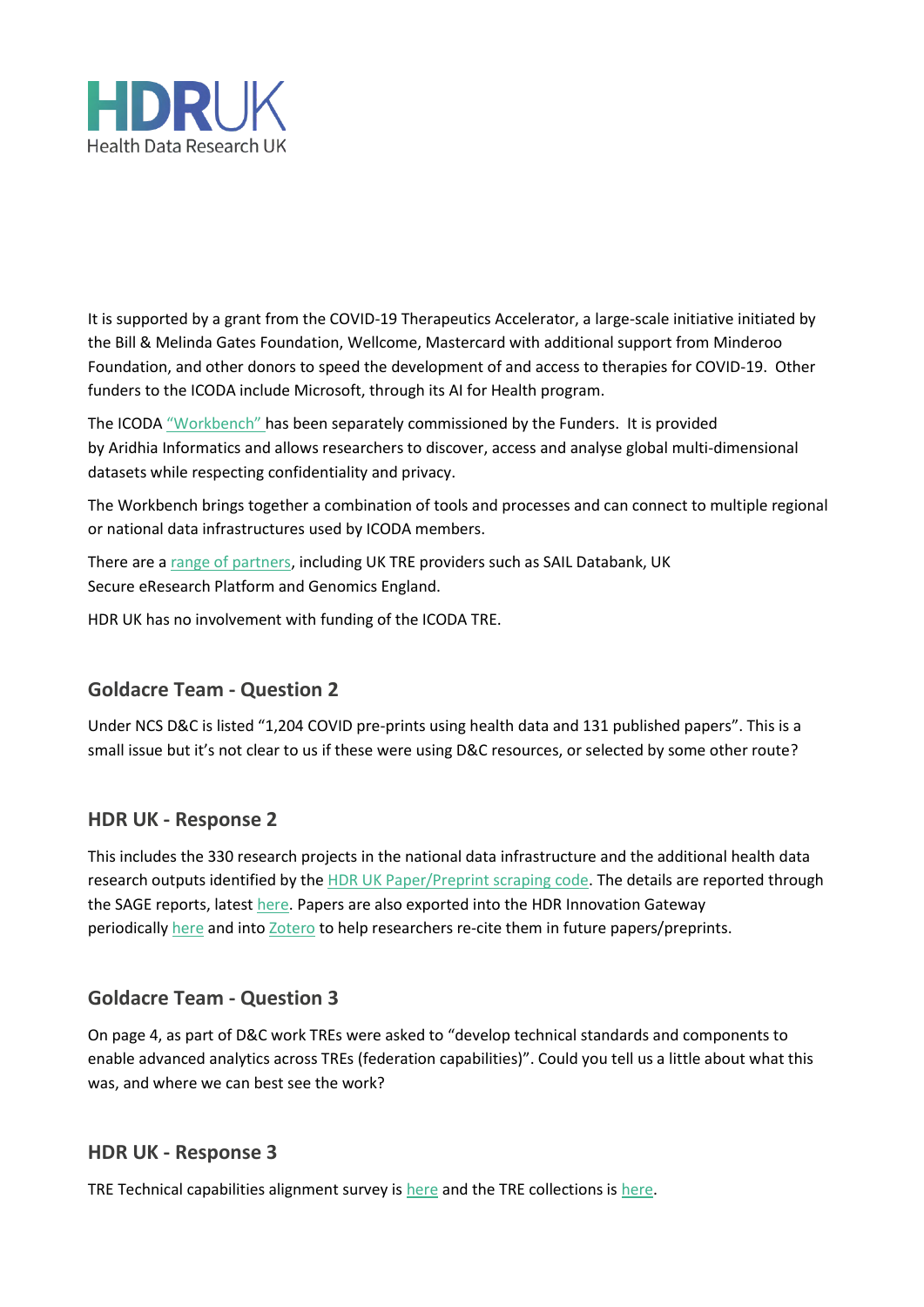

## **Goldacre Team - Question 4**

Investment to date on "cohort discovery" is £126K (excludes investment through CO-CONNECT and Data & Connectivity). Please can you outline the additional spend from these two sources? Overall, beyond simple cohort counts, and in the space of federated analytics more broadly, it seems that CO-CONNECT, D&C, and the HDR Innovation Gateway have some overlap in ambition, plans, and possibly implementation. It would be good to understand the thinking around this, and the totality of the work, appreciating of course that overlap is often fertile and positive.

#### **HDR UK - Response 4**

[CO-CONNECT](https://co-connect.ac.uk/) is [a UKRI funded programme](https://www.ukri.org/news/4-million-data-project-to-accelerate-covid-19-research/) that was funded prior to the development of the [National Core](https://www.hdruk.ac.uk/covid-19/covid-19-national-core-studies/)  [Studies](https://www.hdruk.ac.uk/covid-19/covid-19-national-core-studies/). 

The Principal Investigators are Aziz Sheik, Emily Jefferson, Philip Quinlan and Susan Hopkins. 

BC Platforms are the main technical partner who supply the software that drives the federated search. It is utilising their BC|RQuest, BC|Link and BC|Insight tools to help deliver a scalable, secure and powerful data discovery and analytics package to enable the datasets to be brought together without all the data having to reside in a single location.   

It is aligned and co-ordinated with the development of the [Health Data Research Innovation](https://www.healthdatagateway.org/) Gateway's [\(HDR Innovation Gateway\)](https://www.healthdatagateway.org/) Cohort Discovery.

The ISCF Gateway investment to date has been to enable the user interface to be available through the [HDR Innovation Gateway](https://www.healthdatagateway.org/pages/cohort-discovery-search-tool) and enable direct link to dataset metadata and ability to enquire about access to the data.  Further HDR Innovation Gateway development work is planned to support the integration of the cohort query into the data access request.

[The Data & Connectivity](https://www.hdruk.ac.uk/covid-19-data-and-connectivity/) National Core Studies programme collaborates with CO-CONNECT partners (specifically the main national data custodians / TRE providers) and so D&C is enabling the cohort discovery functionality being deployed through CO-CONNECT to cover a wider range of datasets than the serology data assets that are the focus for CO-CONNECT.

All three programmes share the objective of providing federated cohort search / discovery capability across a wide range of data assets for researchers, with the HDR Innovation Gateway as a common platform for accessing the functionality.

## **Goldacre Team - Question 5**

Regarding the section on future work for federated analytics, this is clearly very ambitious, but we were unclear on its status, especially which aspects are planned and which are ongoing; and in particular whether it is unfunded, or partly or wholly funded. Please can you share some details on the funding